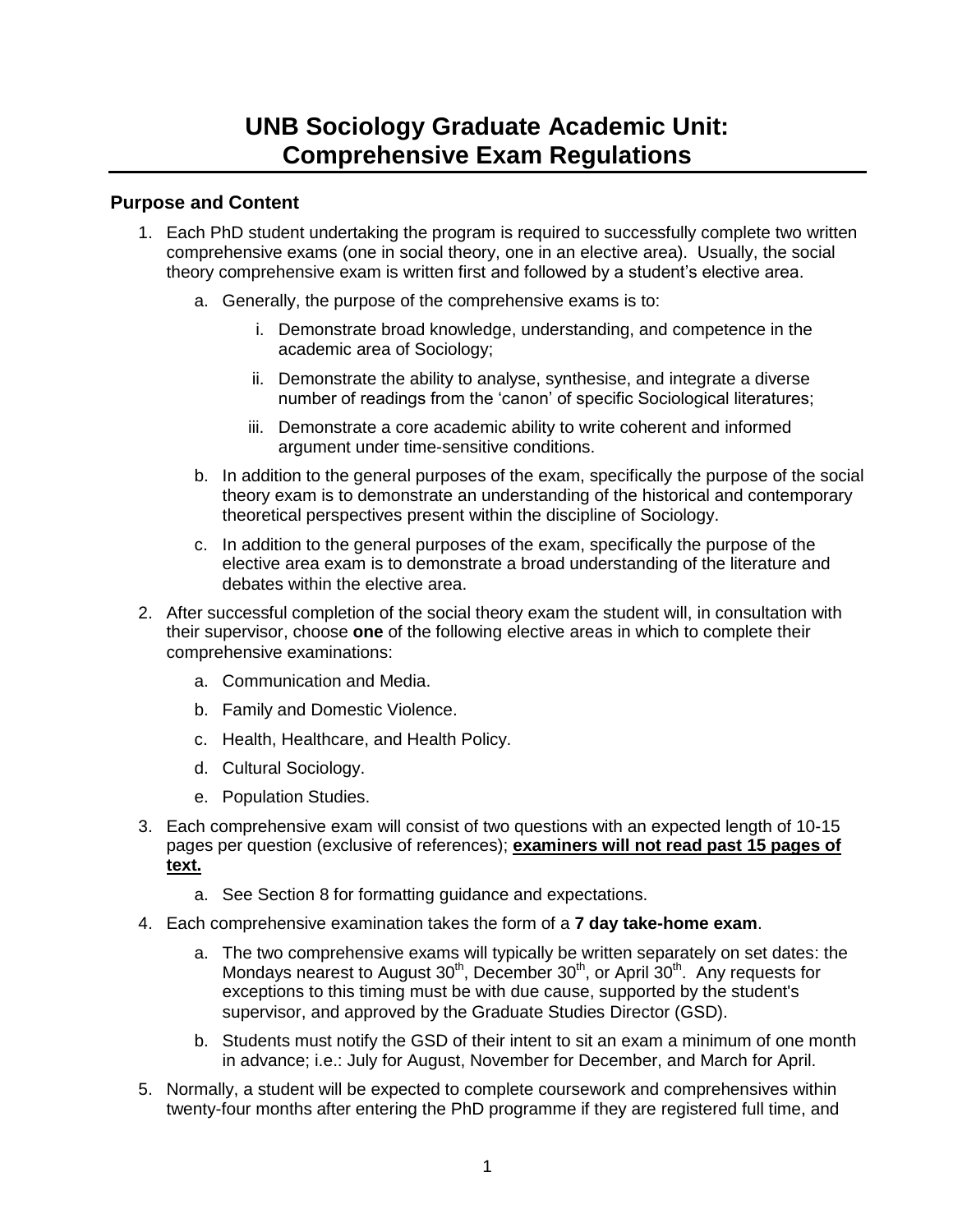within forty-eight months if registered part time. After this period, if the GSD deems it appropriate, the student will be required to begin studying for a comprehensive exam.

6. A student who **twice** fails a comprehensive exam in any given area will be required to withdraw from the program.

## **Exam Format and Assessment**

- 7. The comprehensive exams are **not** designed to elicit from the student a research paper, a publishable article, or a thesis proposal. Instead, the student"s answer should offer both breadth of knowledge and selective depth of knowledge.
- 8. The formatting regulations for Comprehensive Examinations are as follows:
	- a. Line Spacing Answers are to be double spaced.
	- b. Margins Answers must have a 1-inch/2.5cm border on all sides to facilitate duplication.
	- c. Standard Fonts Answers must be in 12 point font such as Times New Roman/ Arial/ Helvetica/ etc.
	- d. Numbering Page numbers must be included on all pages.
	- e. Student Name and Number The student"s name and student number must be placed at the top of the first page.
	- f. Question Clearly state the question that is being answered at the beginning of each answer.
	- g. Length 10-15 pages per question (exclusive of references); **examiners will not read past 15 pages of text.**
	- h. Referencing A consistent referencing style (e.g. Chicago, APA, etc.) is expected within each answer. There should be **frequent** referencing that demonstrates both familiarity with texts and accuracy in attribution of concepts, arguments, statements, quotes, etc. Students should include in **every citation "(author date, page)"** (except where referencing a text in general, where it should be "(author date)").
		- i. Students are encouraged to ask their examining committee members for guidance if they are unsure what this entails.
	- i. Writing style *Unless specifically directed otherwise by the question*, each answer should be written in an appropriately dispassionate and distanced academic style.
		- i. Students are encouraged to ask their examining committee members for guidance if they are unsure what this entails.
	- j. Printing A copy dark enough to be copied satisfactorily is required.
	- k. Deadline Completed examinations must be handed in/e-mailed by 9:00 am on the due date.
- 9. The following procedures govern the assessment of the Comprehensive Exam by the Examining Committee.
	- a. The Committee reaches decisions by majority, not consensus. If the two Examiners are in agreement, then the written exam passes (or not) based on their assessment. If the two Readers do not agree, then the GSD or designate casts the tie breaking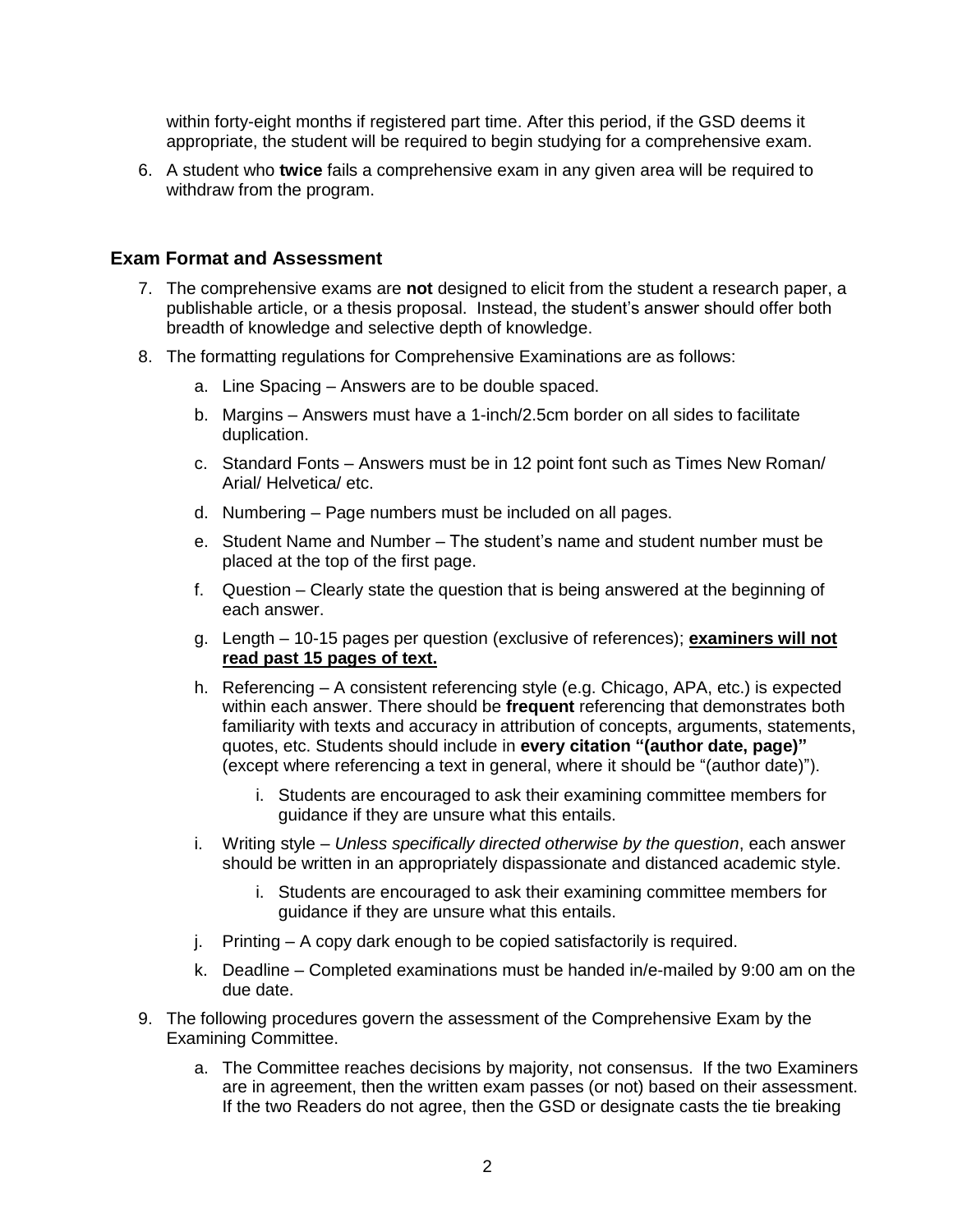vote. In the event that the Committee is larger than three, the principal remains the same: the GSD or designate only votes if required to break a tie.

- b. Based on its assessment of the entirety of the Comprehensive Examination, the Committee must reach one of the following conclusions:
	- i. Pass with Distinction.
		- 1. If **both** Examiners of the comprehensive agree that the answers to **both** questions are of exceptional quality, they can recommend to the GSD or designate that the exam be considered a pass with distinction.
		- 2. If the GSD or designate agrees, then the exam will Pass with Distinction. If the GSD or designate does not agree with the recommendation, then the exam will be considered a Pass, and the designation "Pass with Distinction" will not be given.
	- ii. Pass.
	- iii. Revise and Resubmit.
		- 1. The Committee may reach the conclusion that **one** question is satisfactory and the **other** is not. In this situation, the student will be asked to revise and resubmit the unsatisfactory question. In the process of communicating the need to revise and resubmit the question, the Committee should provide the student with feedback aimed at helping the student understand why the original answer was deficient.
		- 2. Revisions must be completed and resubmitted to the Committee within one week of being informed of the revise and resubmit decision and from receiving the Committee"s feedback.
		- 3. Students will be given only one opportunity to revise substandard work. If the Revised material is not up to the Committee's standards, then the student Fails and is required to retake the entire exam.
	- iv. Fail.
- c. In the event that a student has taken an exam once, failed it, and is due to retake the exam in that area, the following regulations will apply:
	- i. The student must retake the failed exam and successfully complete it before undertaking a comprehensive exam in another area.
	- ii. The reading list will remain the same.
	- iii. The membership of the Examination Committee for the retake may be the same as the membership for the original exam. The Examination Committee will be constituted by the GSD or designate.
	- iv. The questions posed on the retake exam will be different from those posed on the original.
	- v. The Committee decision making process will operate as before, but the possible decisions they can reach will be limited to:
		- 1. Pass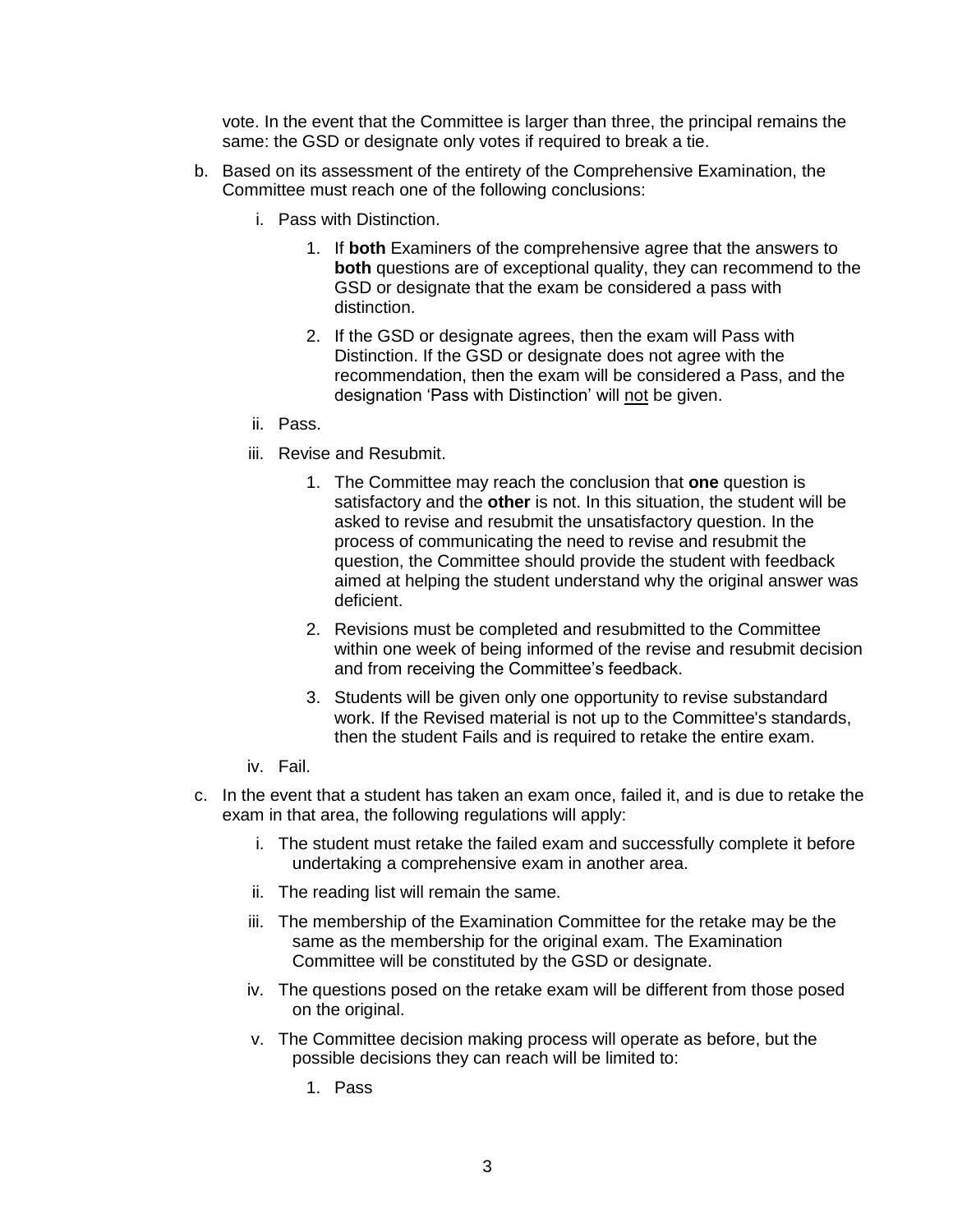- 2. Fail. If the student fails the retake, they will be required to withdraw from the PhD program.
- 3. For a second failed examination there is no appeal to required withdrawal, unless under exceptional circumstances.
- d. Normally no more than one month should pass between the time the student submits the written exam and a judgment is rendered and communicated by the Examining Committee.
	- i. The Examining Committee should provide in writing either summaries or full copies of their judgements to other members of the Area Committee.
	- ii. A summary or full copy of the Examining Committee's judgement must go to the student and another to the Graduate Secretary for inclusion in the student's file.

## **Examining Committee Process**

- 10. Each exam will be administered by a Comprehensive Examining Committee which is responsible for setting the questions, evaluating the answers, and communicating the result.
- 11. Examining Committees must have at least three members.
	- a. Typically this membership will consist of two individuals from the Area Committee (Readers) and the GSD, or their designate, as Chair.
		- i. Supervisors are **not** automatically members of their student's Examining Committees, though they may be asked to serve on them if they are a member of the relevant Area Committee.
		- ii. At a minimum, the Committee must have at least one member from the relevant Area Committee.
	- b. Composition of the Examining Committee will be determined by the GSD, taking into account both the expertise and experience of faculty members, and the needs and interests of the student to be examined.
		- i. Students have the right to appeal the composition of the Committee to the GSD, who has final authority in resolving the composition.
- 12. Once the Examination Committee has been formed, individual students, in consultation with their Supervisor, can make minor modifications (i.e., no more than **20%**) to the reading list. (For a reading list of 50 texts, this would mean 10 texts.)
	- a. It is permissible for students to contact their examiners to discuss suitable readings. (Although examiners are under no obligation to discuss readings with students.)

## **Area Committee Process**

- 13. Modification to the list of comprehensive exams requires a quorate, simple majority vote of the Graduate Academic Unit (GAU).
- 14. A Comprehensive Area Committee, consisting of a minimum of three GAU members (one of whom will act as Chair, as determined by plurality vote), will be created for each of the areas.